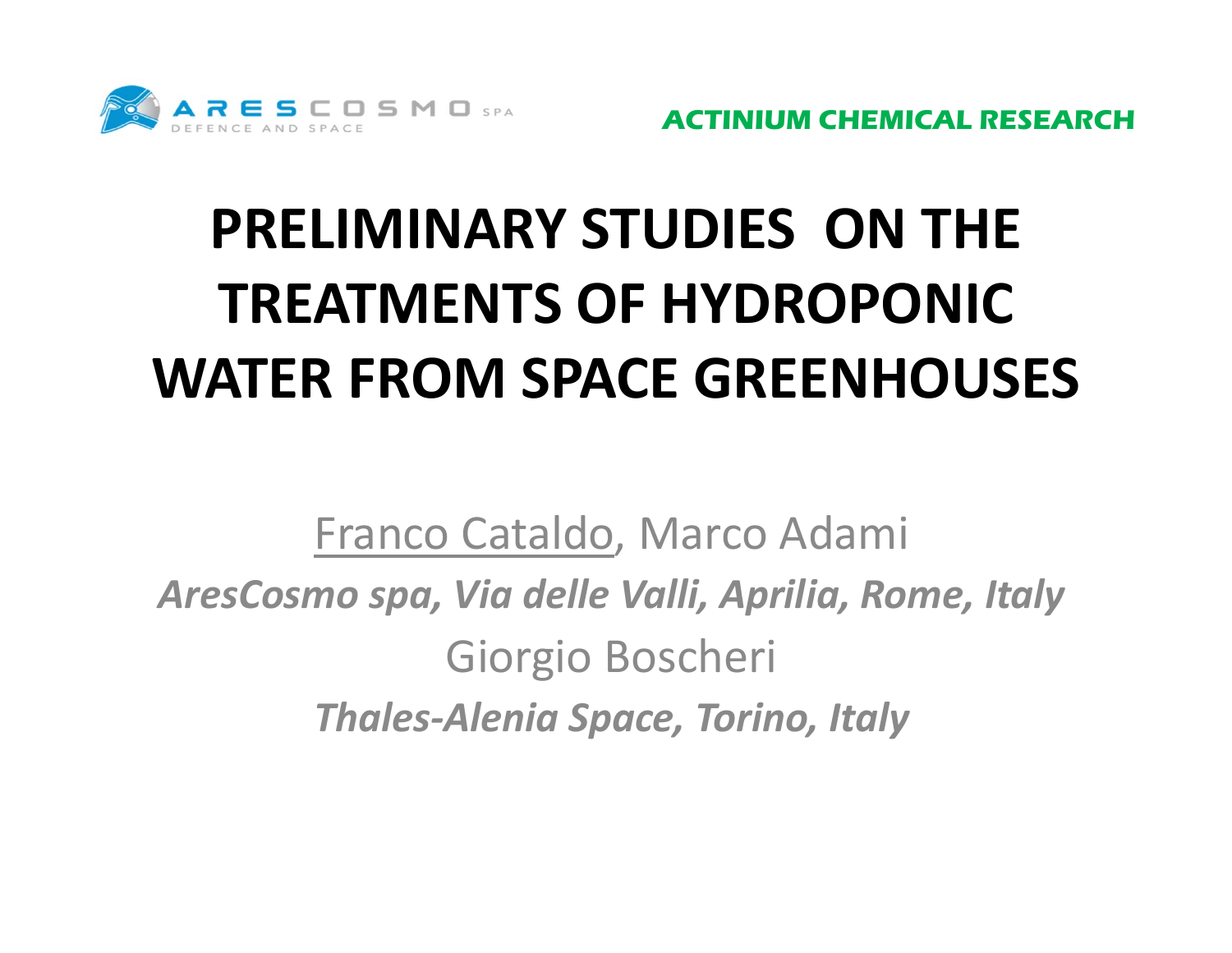

### **SUMMARY**

- Evaluation of LED‐UV flow reactor through uridine actinometry
- Evaluation of ozone generator through iodometry
- • Determination of ozone solubility in water in our laboratory set‐up
- Action of ozone on *Bacillus Subtilis*
- Action of LED‐UV on *Bacillus Subtilis*
- Action of ozone on Hoagland-like solution
- Action of UV light on Hoagland‐like solution
- Photo‐ozonolysis of the Hoagland‐like solution
- Summary and future outlook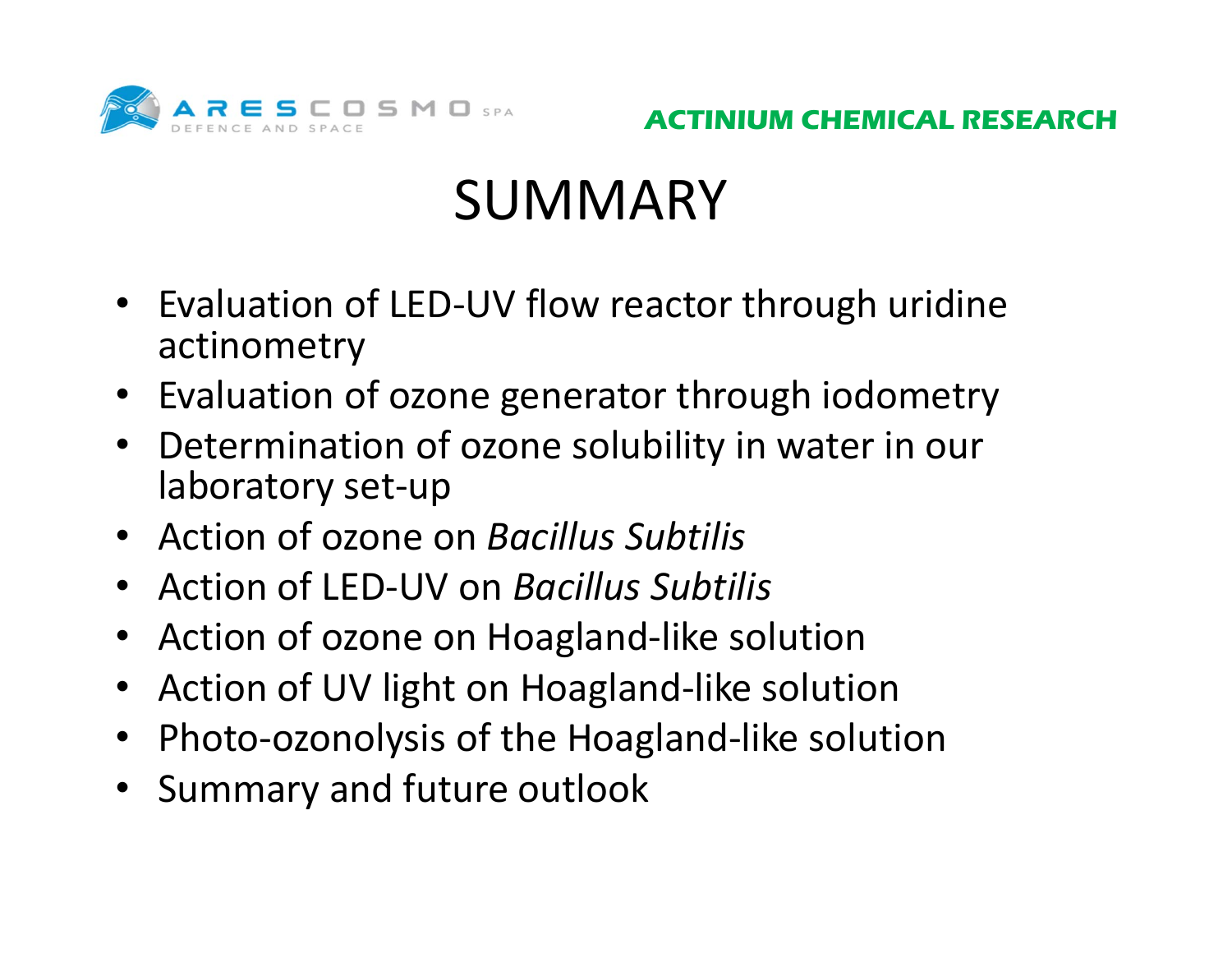

**IUM CHEMICAL RESEARCH** 

#### Benchtop hydroponic water treatment plant



• Shown in two versions:

Left with ozonizer 25mg O<sub>3</sub>/h Right with ozonizer 250 mg O<sub>3</sub>/h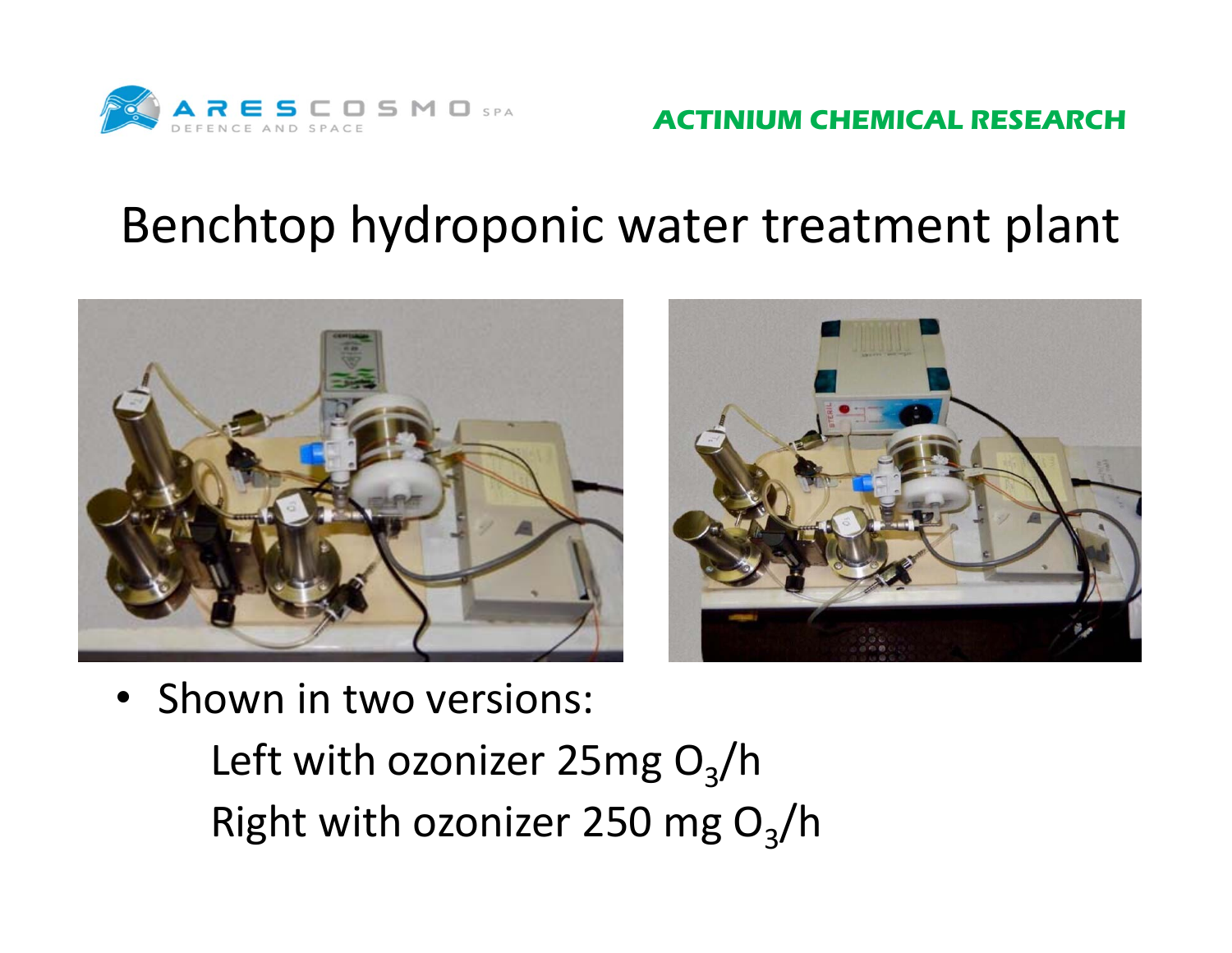

### Evaluation of LED‐UV flow reactor by means of uridine actinometry

- • **Uridine is a chemical actinometer useful for the determination of the number of photons or the energy released by an UV light source provided that the emission is comprised between 250 to 285 nm.**
- • **When uridine is irradiated with UV‐C light source it is transformed into a photohydrate as shown in Fig. 1, which does not absorb anymore in the spectral range comprised between 250 and 285 nm.**



**Figure 1.** Uridine irradiated with UV light at about 260 nm yields exclusively uridine photohydrate with a known radiation chemical yield.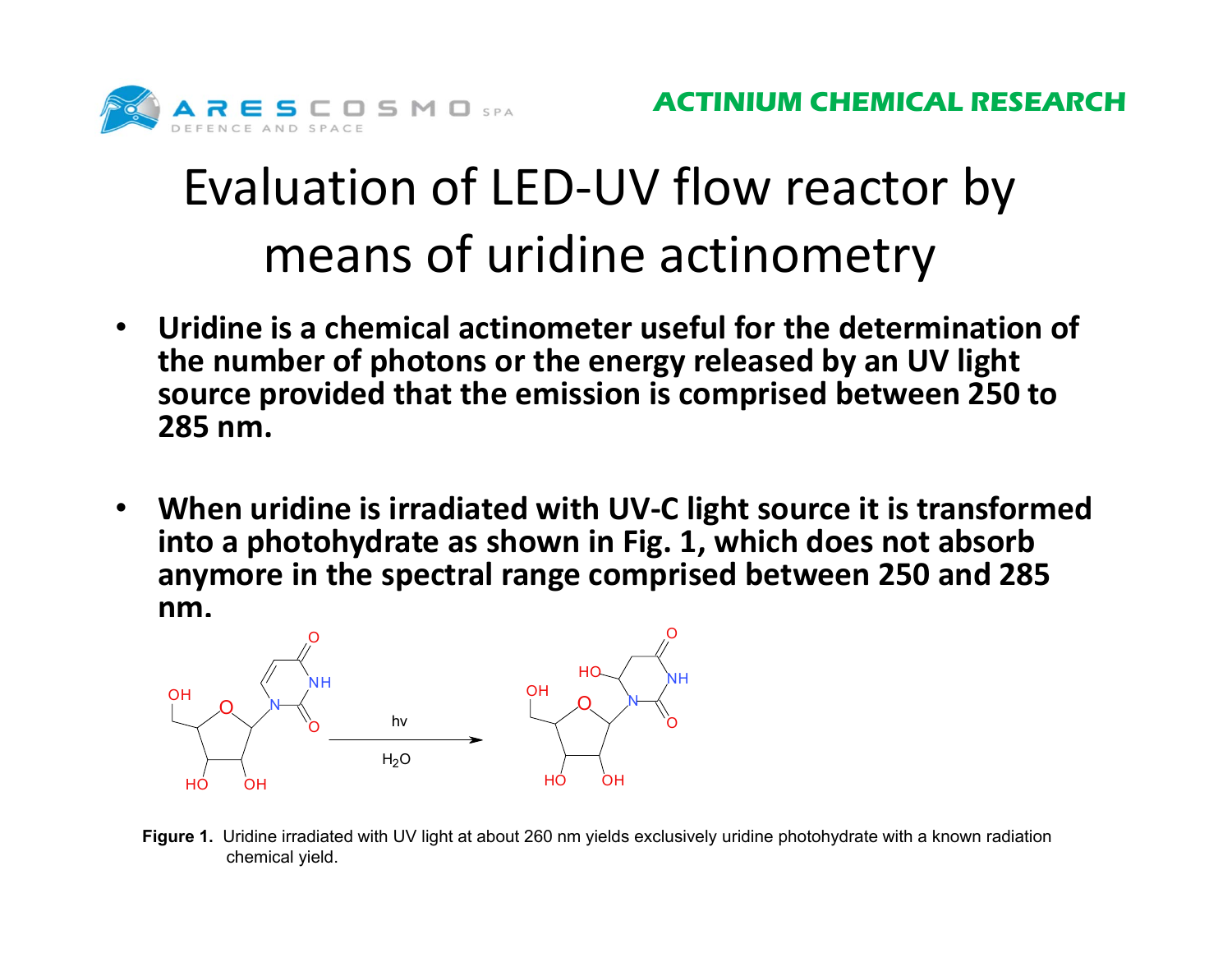

#### Uridine Actinometry on LED‐UV reactor



- • To photolyzed uridine it is necessary that the UV light source used emits in the wavelengths corresponding to the uridine absorption maximum. The commercial Aquisense Technologies LED‐UV reactor employed in the present work is reported by specification to emit in the range comprised between 265 and 285 nm.
- •The LED-UV flow reactor from Aquisense was able to photolyze uridine as shown in the top left picture. Thus, it is confirmed that its LED‐UV emission is in the specification range between 265 and 285 nm.
- • The uridine photolysis kinetics data were treated according to the pseudofirst order kinetics law and a straight line is obtained (top right picture) whose slope corresponds to the uridine photolysis rate constant in the UV‐LED conditions offered by the Aquisense Technologies reactor. A rate constant value of 3.55x10<sup>-4</sup> s<sup>-1</sup> was determined.
- • Knowing the quantum yield of uridine photolysis, it is possible to calculate the energy delivered to the uridine solution by the LED-UV reactor. It was found that such energy is in the range comprised between 1.0 and 2.3 mJ cm<sup>-2</sup> s<sup>-1</sup>.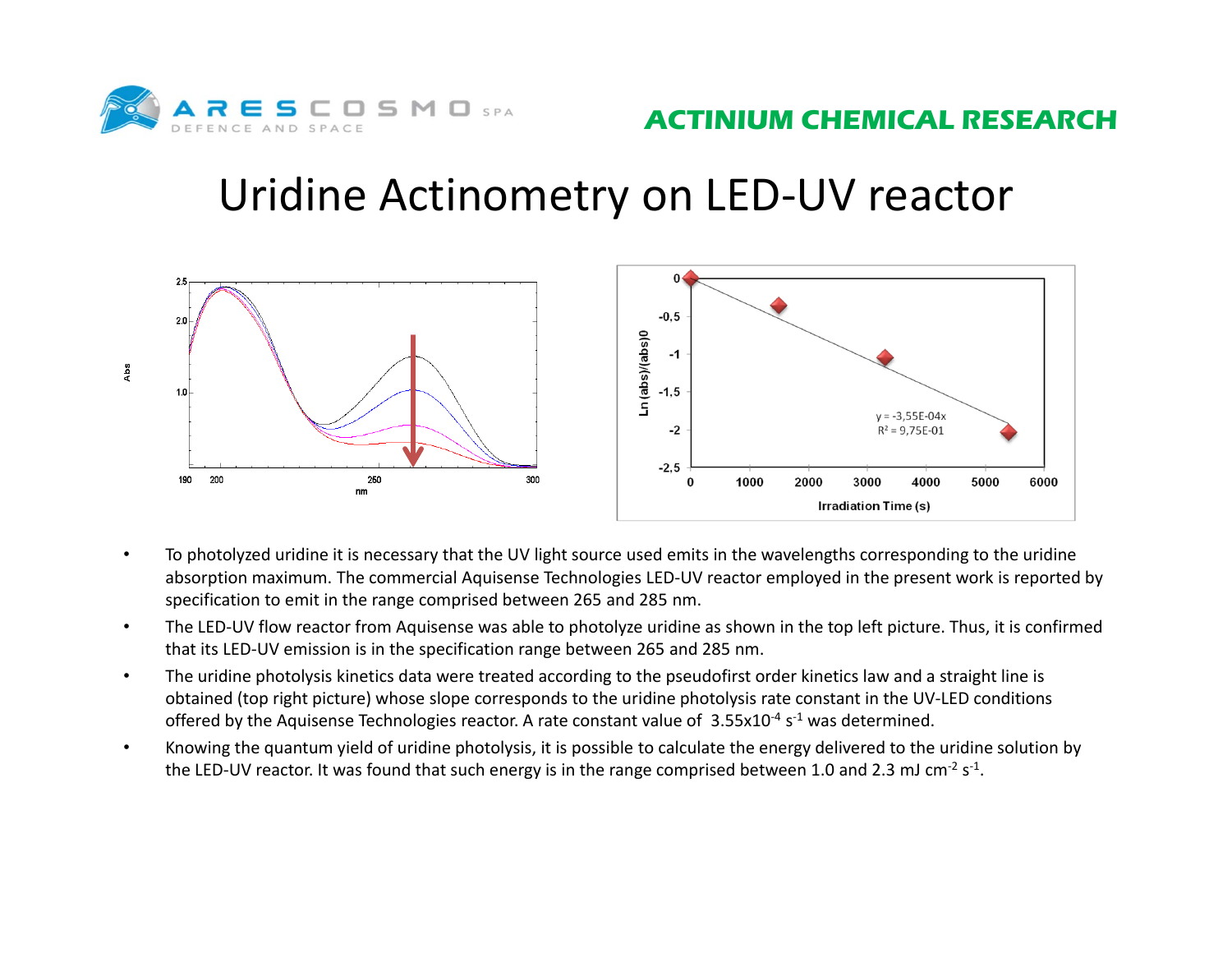

## Conclusion on LED‐UV flow reactor

- The successful uridine photolysis in the LED‐UV flow reactor from Aquisense Technologies , model PearlAqua 6D, demonstrates that the reactor is working properly irradiating in the wavelength range reported in the specification (around 275 nm).
- The photolysis rate constant of uridine in the tested reactor was found 3.55x10<sup>-4</sup> s<sup>-1</sup> while the energy delivered to the uridine solution was found in the range comprised between 1.0 and  $2.3 \ \mathrm{mJ \ cm^{-2} \ s^{-1}}.$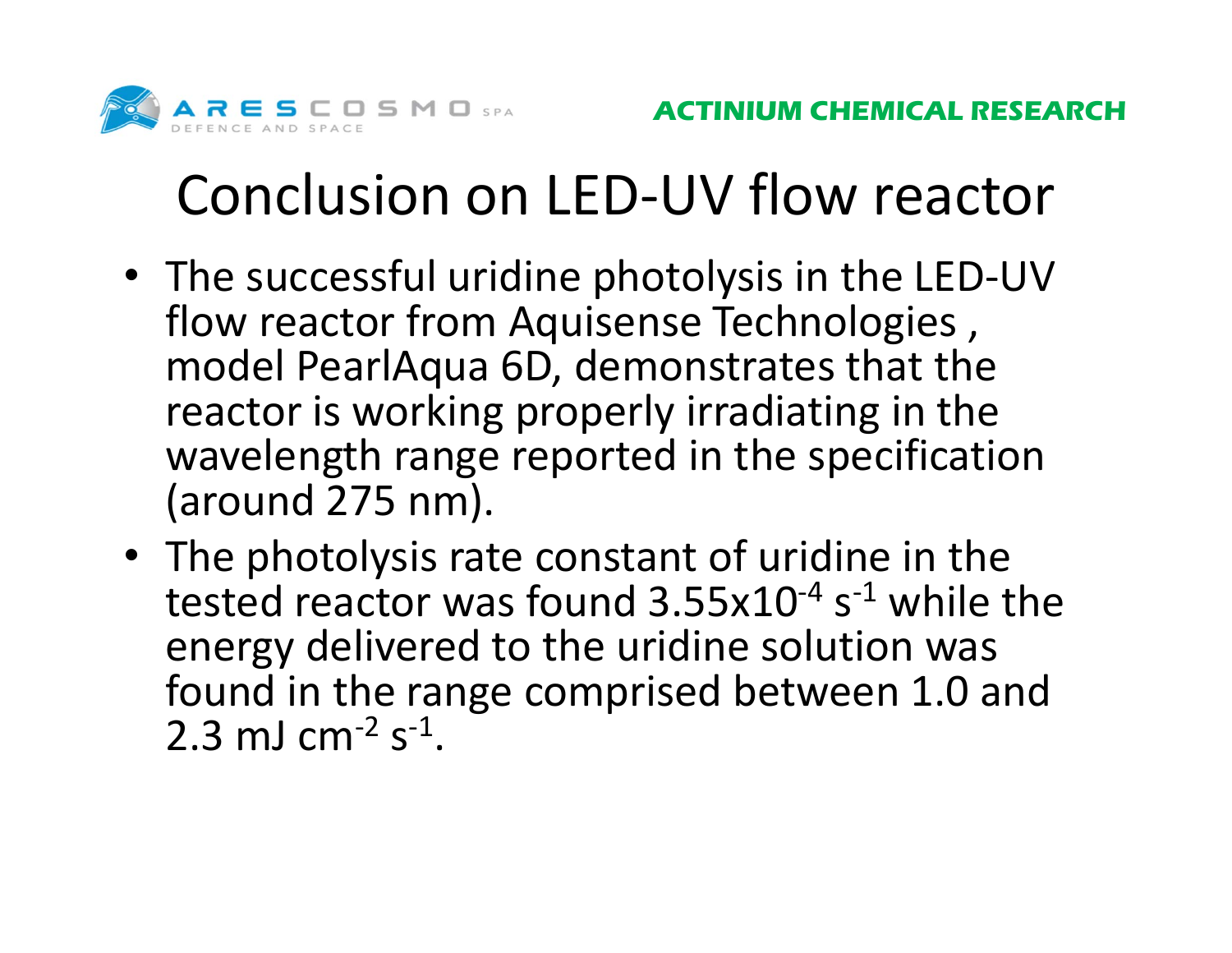

#### Evaluation of ozone generator by means of iodometry

• Ozone is a powerful oxidizing agent and is able to oxidize iodides to elemental iodine according to the following reaction:

 $O_3$  + 2 KI +H<sub>2</sub>O  $\rightarrow$  I<sub>2</sub> + 2 KOH+ O<sub>2</sub>

• Iodine liberated by the action of ozone on potassium iodide is then titrated with sodium thiosulphate according to the classic volumetric analysis called iodometry:

 $\mathsf{I}_2$  + 2  $\mathsf{Na}_2\mathsf{S}_2\mathsf{O}_3 \rightarrow$  2 NaI +  $\mathsf{Na}_2\mathsf{S}_4\mathsf{O}_6$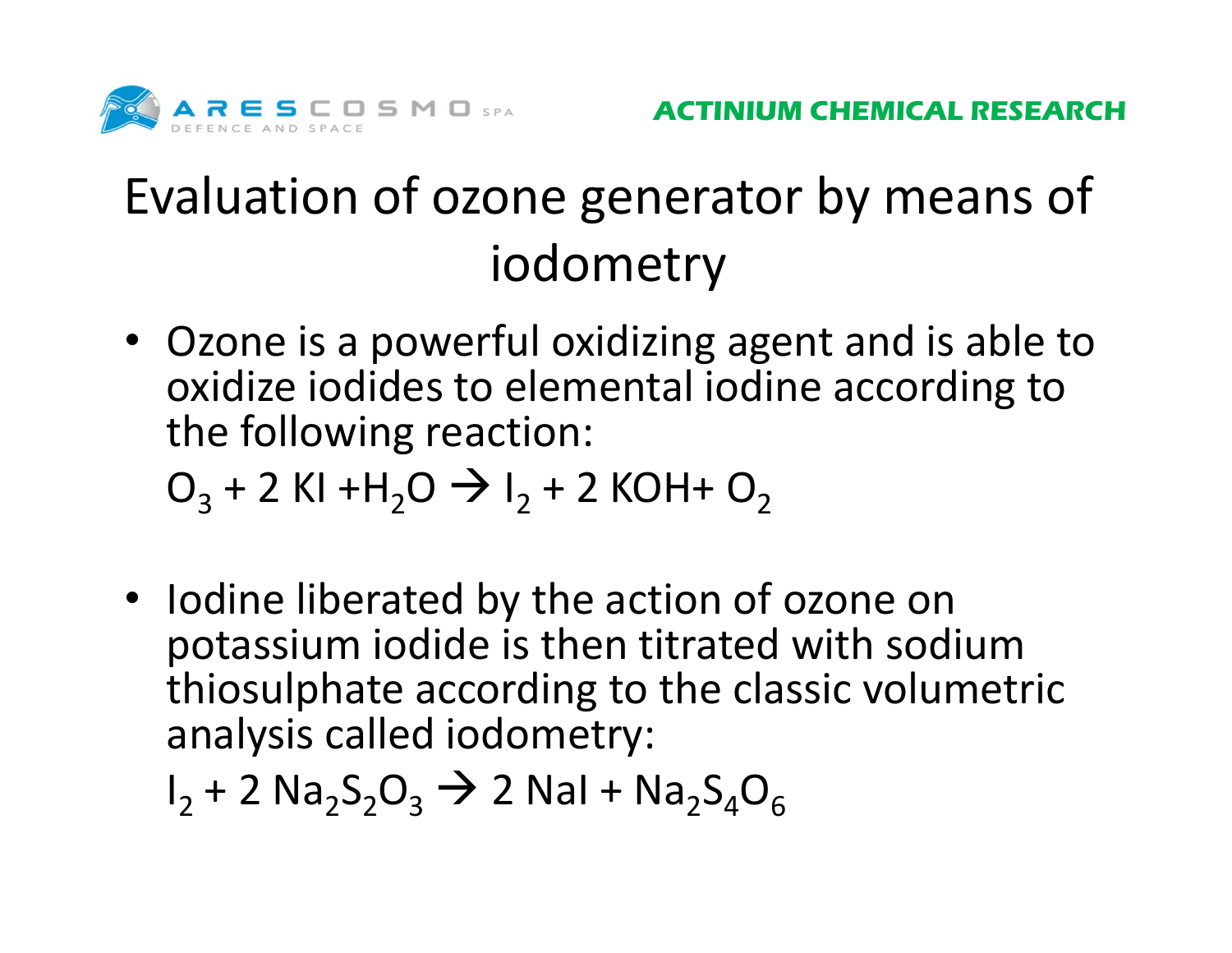

### Conclusion on ozone generator

- The iodometric titration is a suitable tool for checking the efficiency and the ozone production rate of the ozonizer.
- In the normal operative configuration, the ozone production rate of the ozonizer adopted (Certizone C25 from Sanders) was found in line with that expected by the specification.
- In fact the measured ozone production was 23.8 mgO<sub>3</sub>/h against the specification value of 25  $\mathsf{mgO}_{\mathsf{3}}/\mathsf{h}.$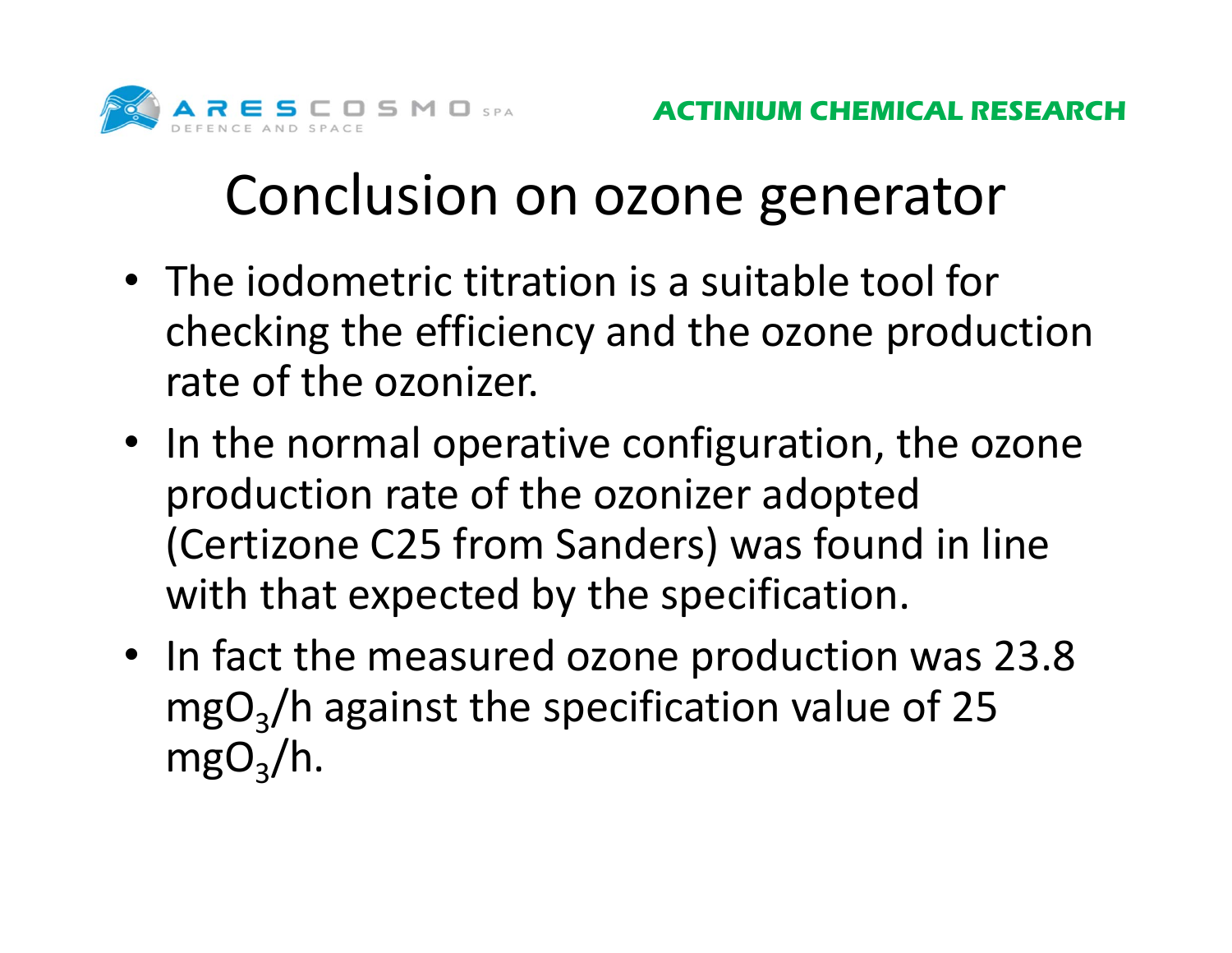

## Ozone solubility in water

- At 20°C the ozone solubility in distilled water at saturation is reported at 688 mg/L or 344 ml O<sub>3</sub>/L (when  $P_{O3}$ =760 torr). However, these solubility values are by far achievable in practical conditions where  $P_{O3}$ <20 torr. In fact, typical ozone concentration in doubly‐distilled water after ozone bubbing was found at 0.25 mg/L (1/2754 the ideal value).
- The typical ozone concentration in distilled water at room temperature, 0.25 mg/L is an extremely small value, in this case iodometry is not a suitable analytical tool but it is better to use a spectrophotometric‐ colorimetric method. We selected that of Lange.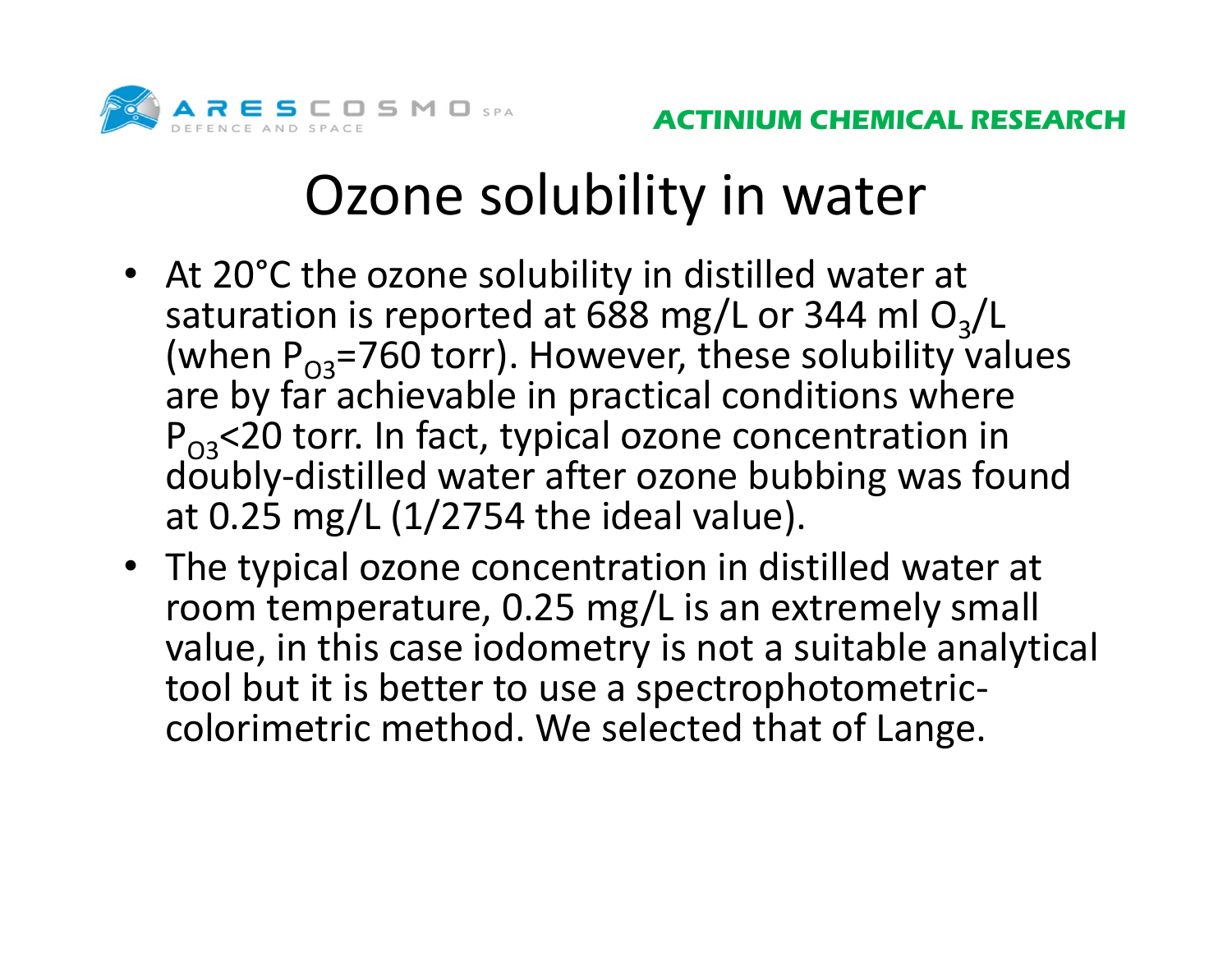

#### Ozone solubility in water



 $\bullet$  Dissolved ozone in water as measured by the spectrophotometric‐colorimetric test method after bubbling ozone (produced at 23.8 mg/h) through demineralized water (150 ml).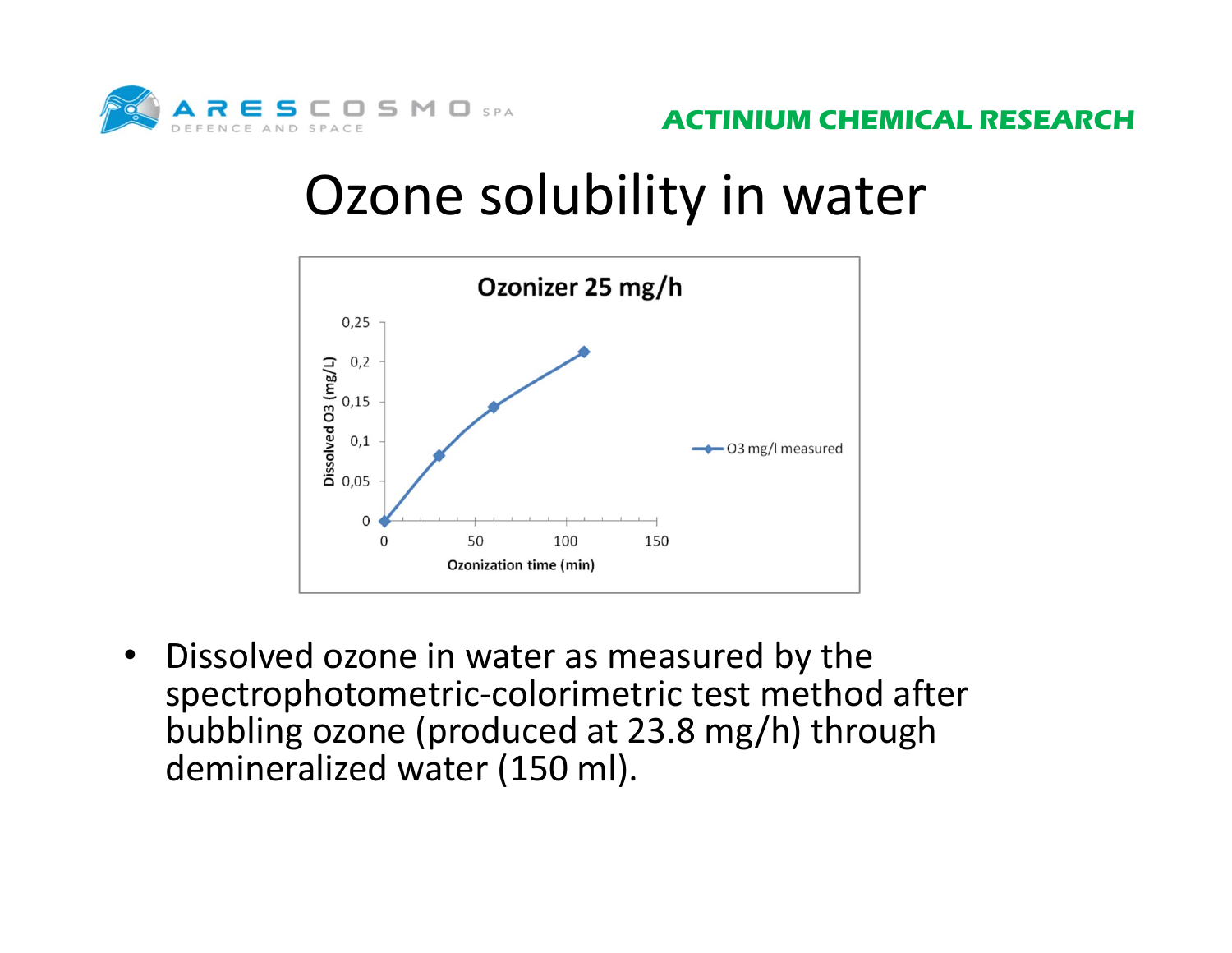

#### Action of ozone on *B. Subtilis*



- • In conclusion, it can be said that the ozonation of a standardized B. subtilis solution having a volume of 150 ml and a B.subtilis content of  $1x10^5$  CFU/ml it requires a dose of 6 mg O<sub>3</sub> to abate the CFU by three orders of magnitude in the 150 ml volume. This corresponds to (1000/150)x 6 mg = **40 mgO3/L i.e. 40 mg O3 to treat 1L of B. subtilis solution 1x105 CFU/ml.**
- • **This result does not take into account the fact that together with B.subtilis the ozonized solution contains a mixture of nutrients utilized for the growth of the bacillus from its spores. It is completely unknown how much ozone is consumed by the nutrients present in the solution.**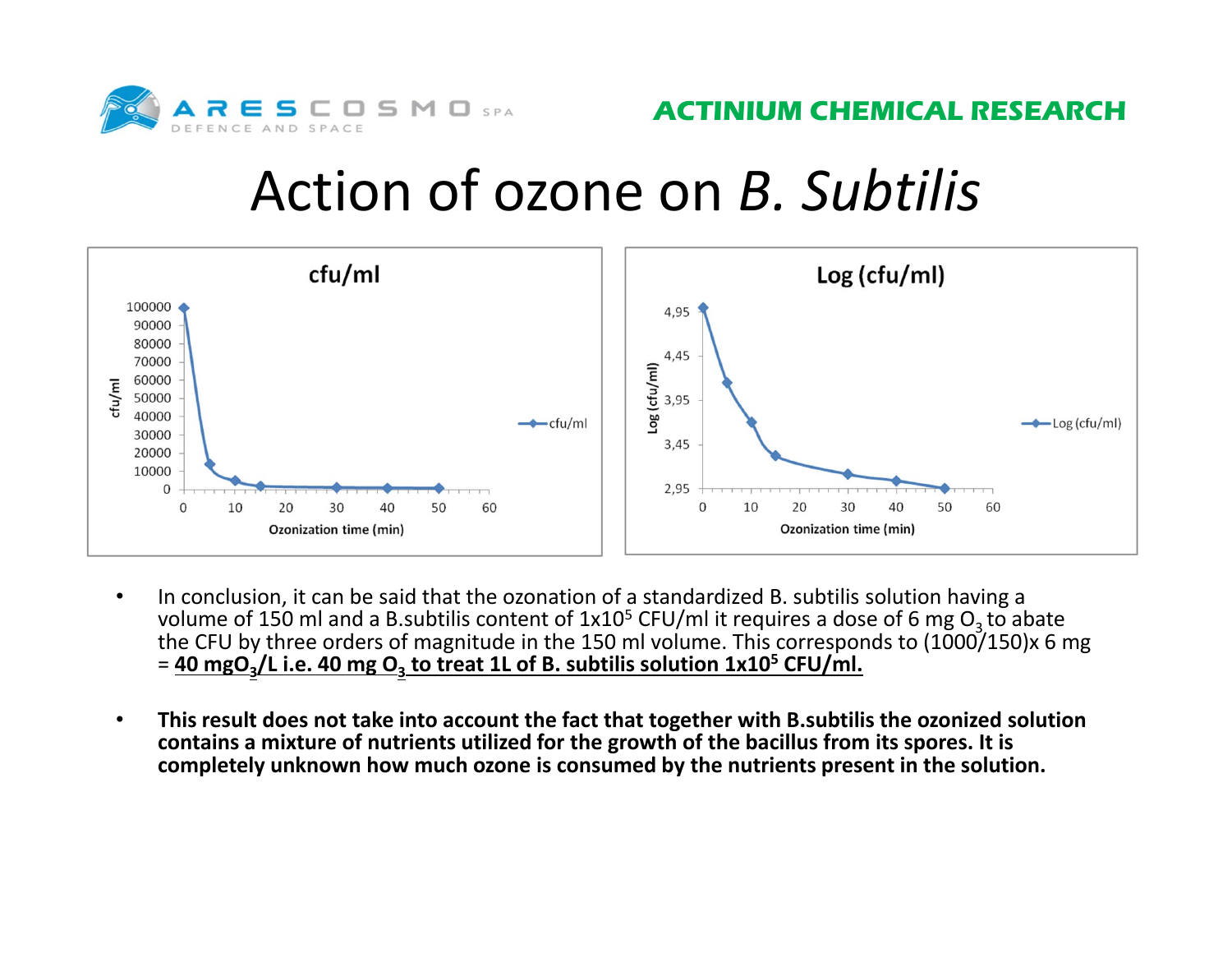

### Action of LED‐UV on *B. Subtilis*



- •• The LED-UV irradiation of 10<sup>5</sup> cfu/ml *B. Subtilis* was completely not effective.
- • The explanation of this was found by the UV‐light cut off at 297 nm measured on the irradiated solution, as shown in the figure above.
- $\bullet$  The solution was too opaque to the UV light because it was preparated using the nutrient solution to make the dilutions instead of the distilled water.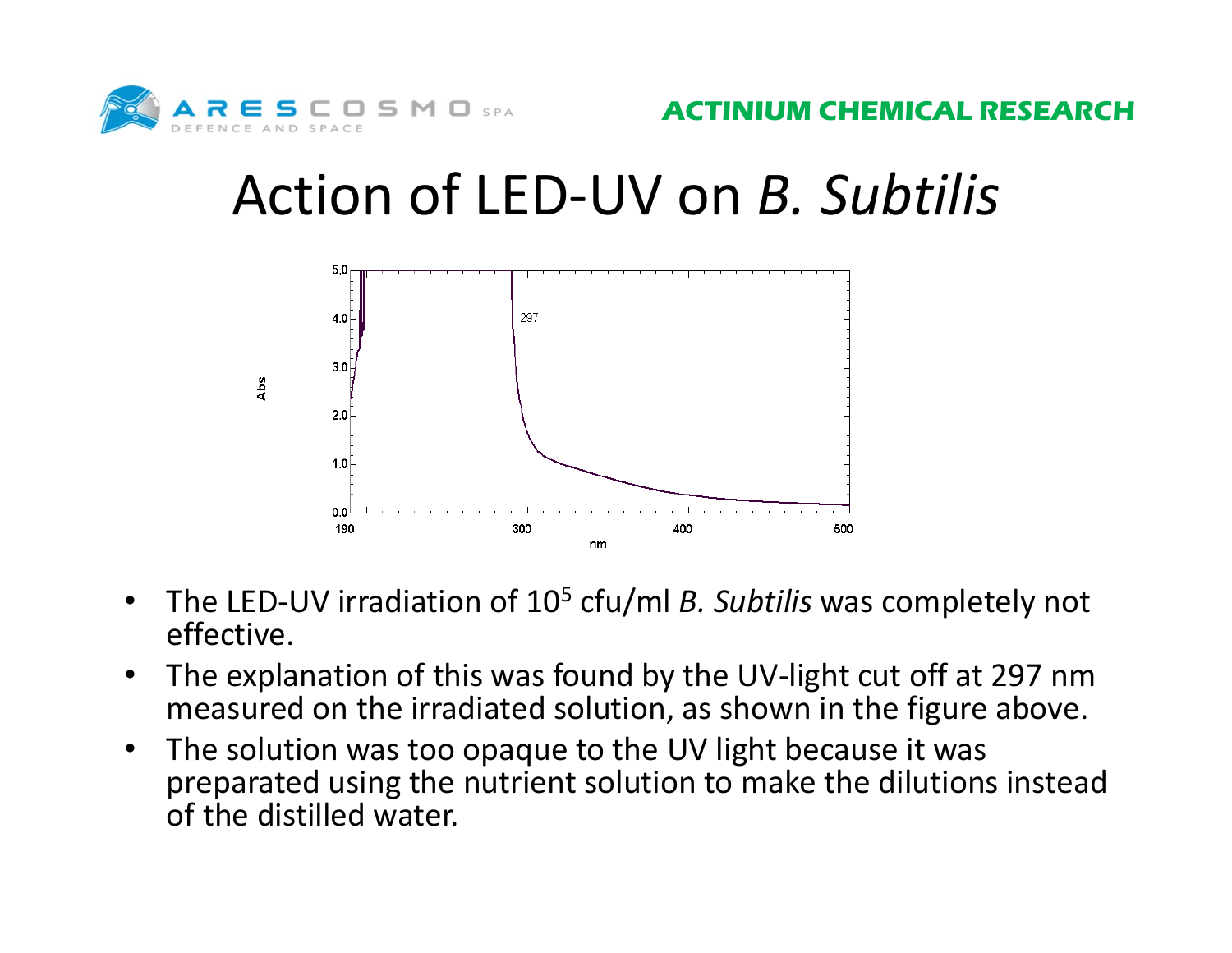

## *B. Subtilis* experiment: photo‐ozonolysis

- The photo-ozonolysis was not performed because the B.subtilis solution available was too opaque to the UV‐C light.
- In these conditions the photo-ozonolysis was ineffective and the results should be expected identical to the simple ozonolysis.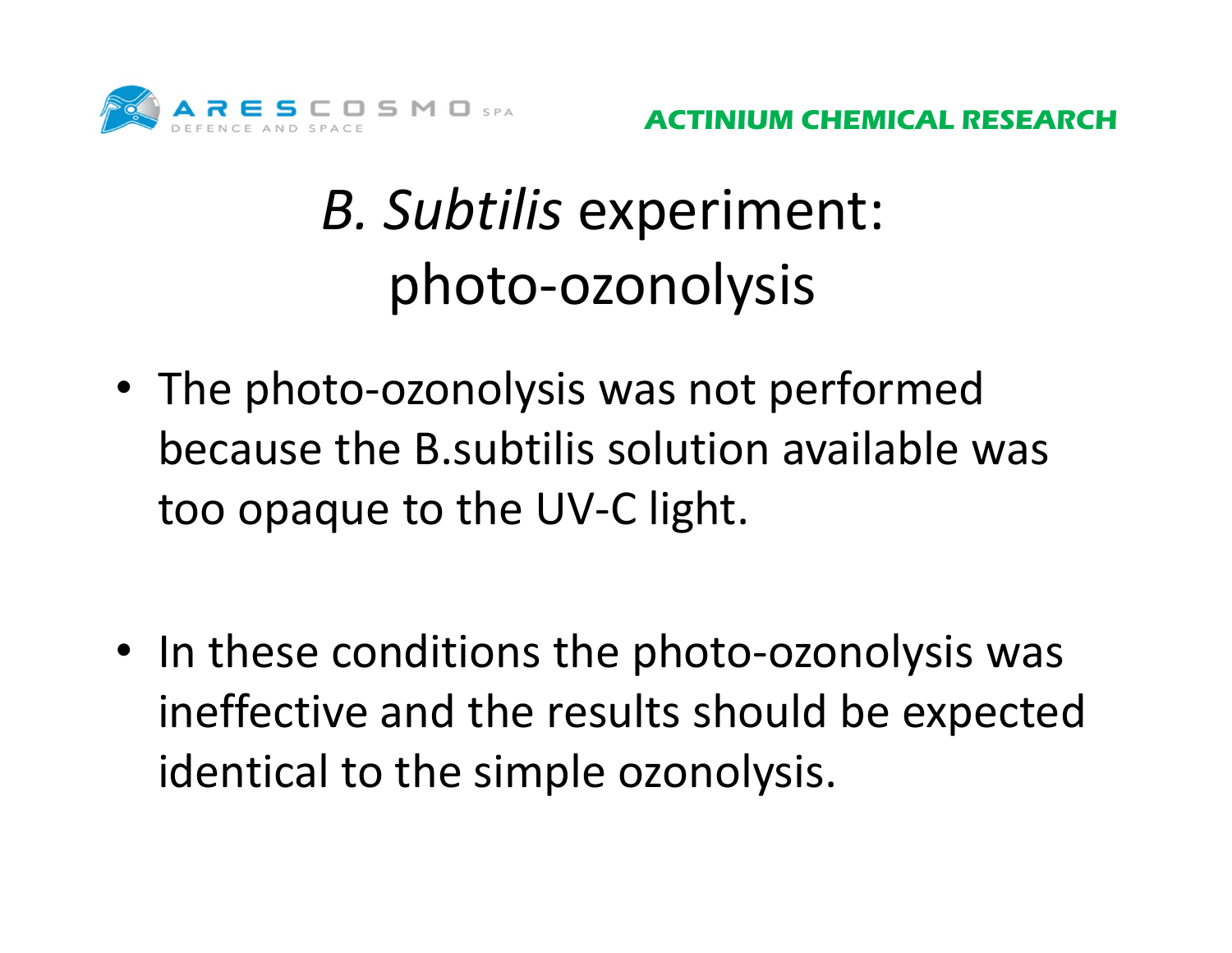

#### Ozonation of the Hoagland‐like solution



•The action of ozone on the Hoagland-like solution produces a yellow-orange precipitate. •It is well known that ozone is able to oxidize the transition metals from their lower oxidation state to the highest oxidation state which is less soluble or insoluble. •Thus, transition metals micronutrients like for instance Fe<sup>2+</sup> are oxidized to Fe<sup>3+</sup> and the same could happens to other transition metals present in the solution as micronutrients.

•Despite the precipitate formed, the electronic absorption spectrum of the Hoagland‐like solution does not change at all even after 1h ozonization at 24 mgO<sub>3</sub>/h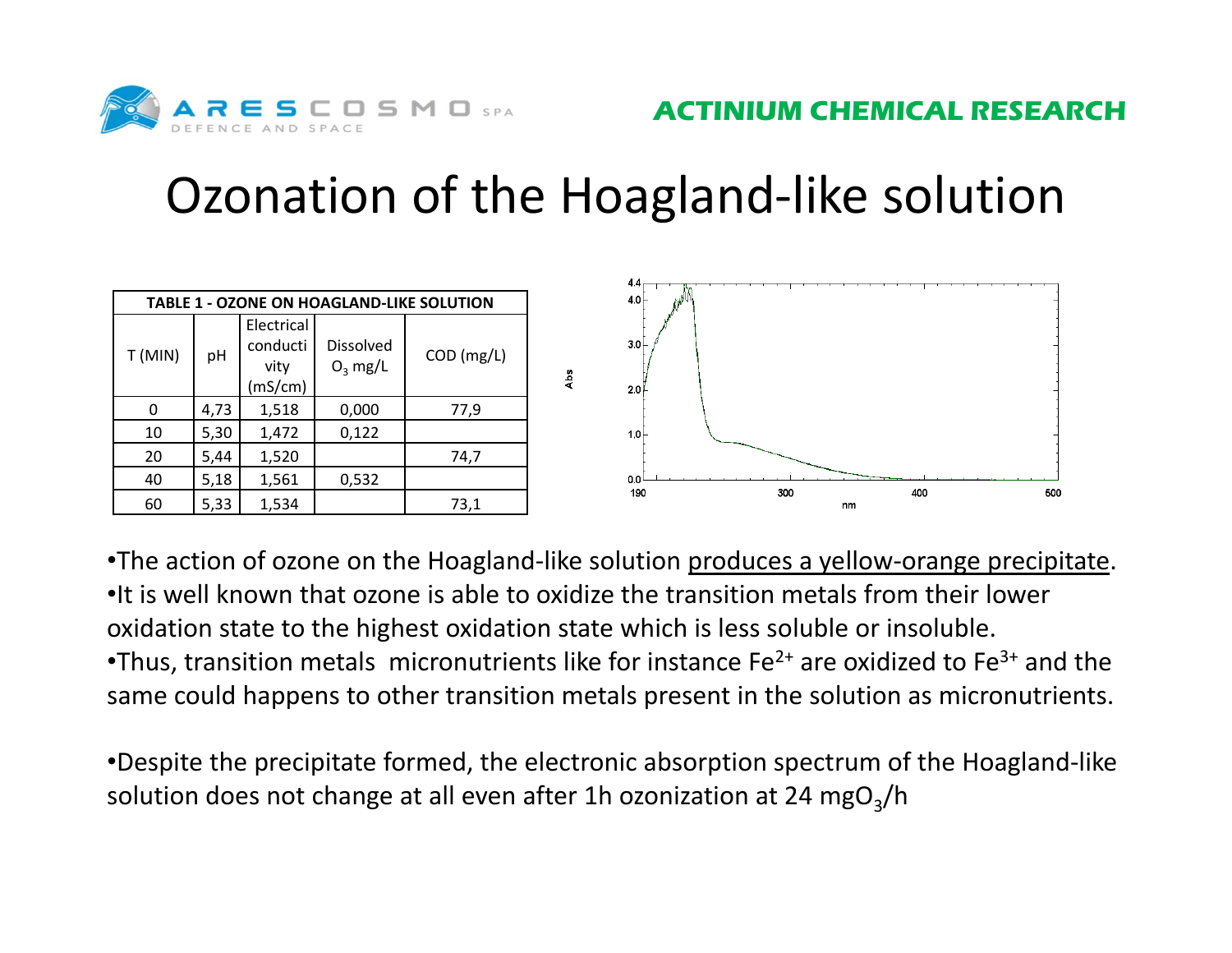

#### UV irradiation of the Hoagland‐like solution

| TABLE 2 - UV IRRADIATION ON HOAGLAND-LIKE SOLUTION |     |       |            |     |
|----------------------------------------------------|-----|-------|------------|-----|
| T (MIN)                                            | pH  | mS/cm | COD (mg/L) |     |
| 0                                                  | 4,7 | 1,518 | 77,9       |     |
| 10                                                 | 5,3 | 1,555 | n.d.       | Abs |
| 20                                                 | 5,4 | 1,605 | n.d.       |     |
| 40                                                 | 5,4 | 1,641 | >160       |     |
| 60                                                 | 5,5 | 1,720 | >160       |     |
| 90                                                 | 6,0 | 1,793 | >160       |     |



- • For problems with LED‐UV reactor, use was made of a conventional Hg‐lamp 17W working at 254 nm.
- $\bullet$  The electronic absorption spectrum of the Hoagland‐like solution was altered after 1h irradiation.
- $\bullet$ One or more components of the Hoagland‐like are photolyzed or photo‐oxidized.
- $\bullet$  Furthermore, also the electrical conductivity and especially the COD show dramatic changes which are probably linked to the photolysis and/or photoxidation of one or more components.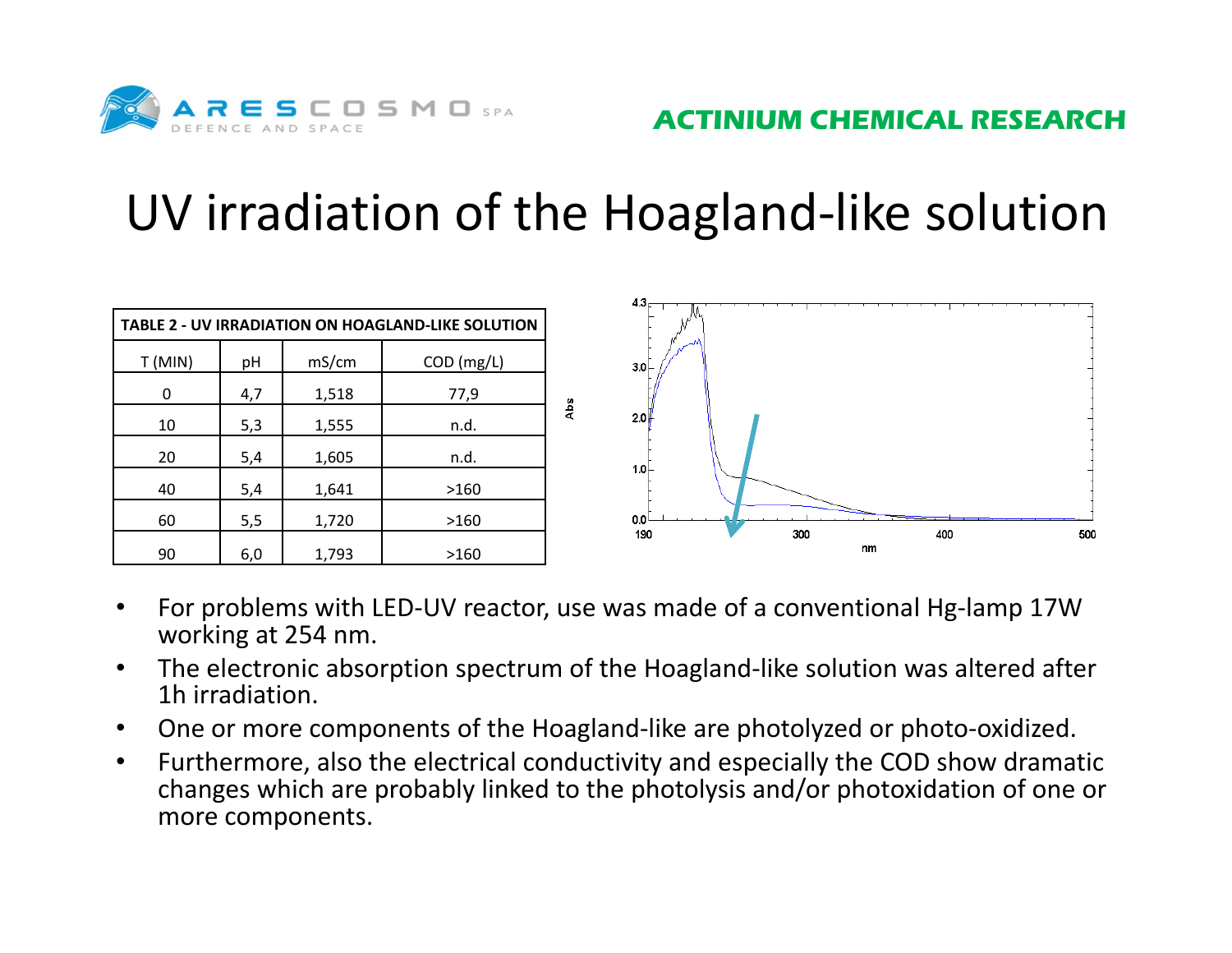

#### Photo‐ozonolysis of the Hoagland‐like solution



- Photo-ozonolysis consists in the simultaneous action of UV light and ozone.
- The same problems as pure photolysis were observed: alteration of the electronic absorption spectrum due to photolysis and/or photoxidation, the increase in the electrical conductivity and pH value.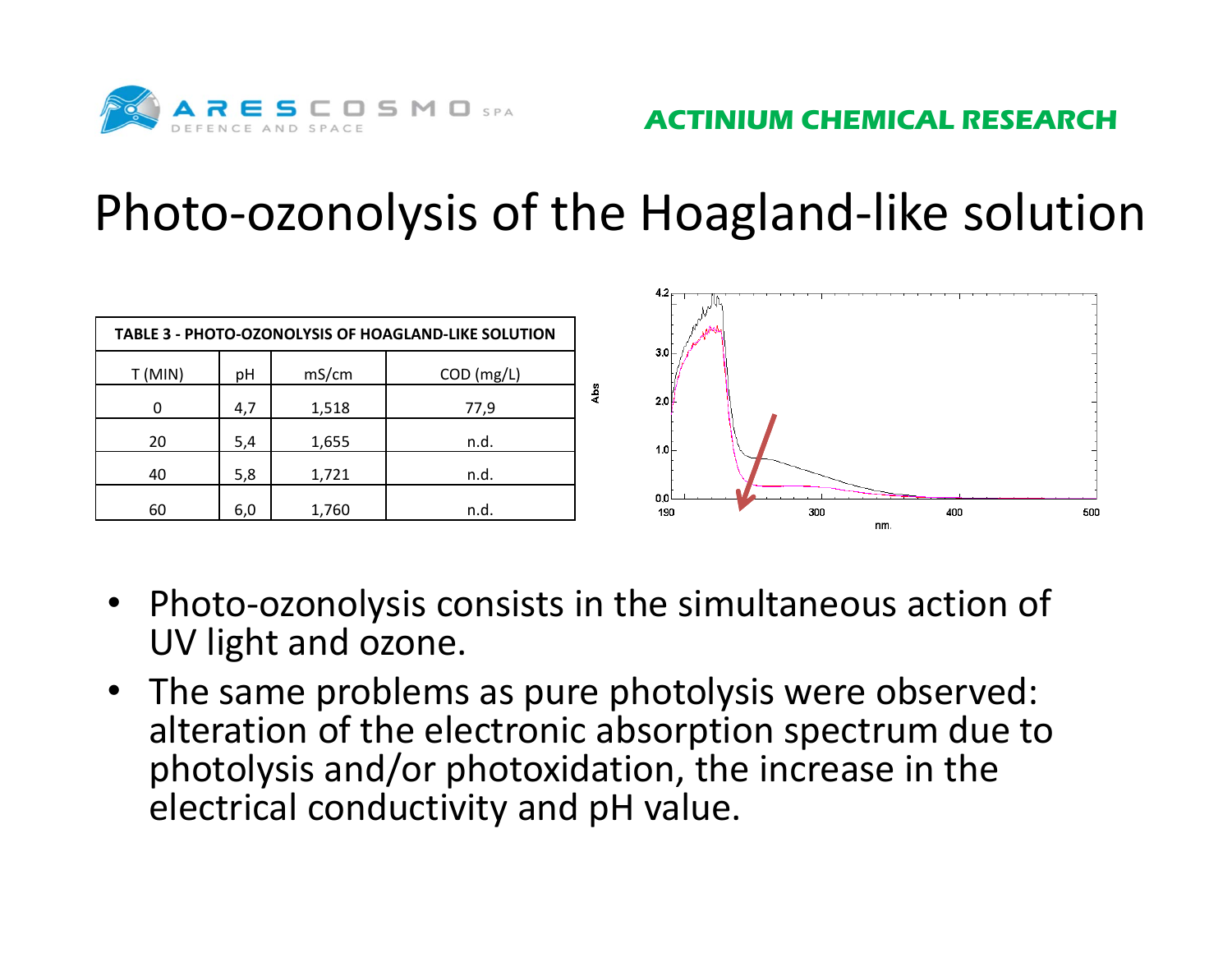

• Successful lab scale pilot plant was designed and built

The pilot plant was able to work:

- 1. only in the **ozonization mode** (keeping switched off the UV‐LED reactor)
- 2. in the **UV‐irradiation mode** (keeping switched off the ozonator)
- 3. in the **photo‐ozonolysis mode** (when both the UV‐ LED lamp and the ozonator were kept switched on).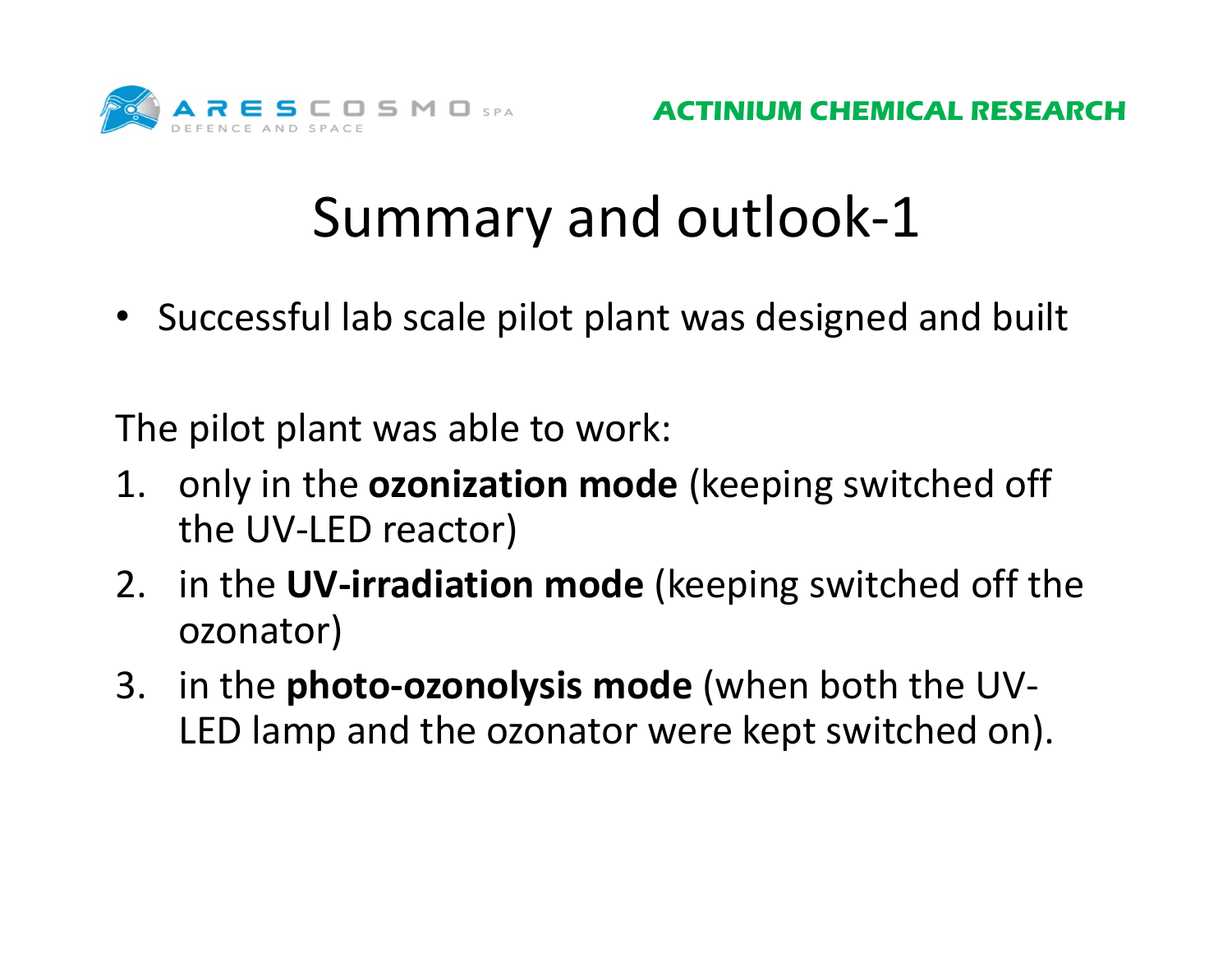

- **LED‐UV reactor successfully tested with uridine actinometry: it works and irradiates at the right UV‐C suitable for sterilization.**
- A series of problems has prevented to express in full the potential of the LED‐UV unit.
- • The LED‐UV flow reactor presented an overheating problem which automatically caused the unexpected switch off of the lamp avoiding to make prolonged and more detailed kinetics studies.
- A new LED-UV flow reactor with supplementary cooling fan is recommented to be tested in a future work in place of the current model.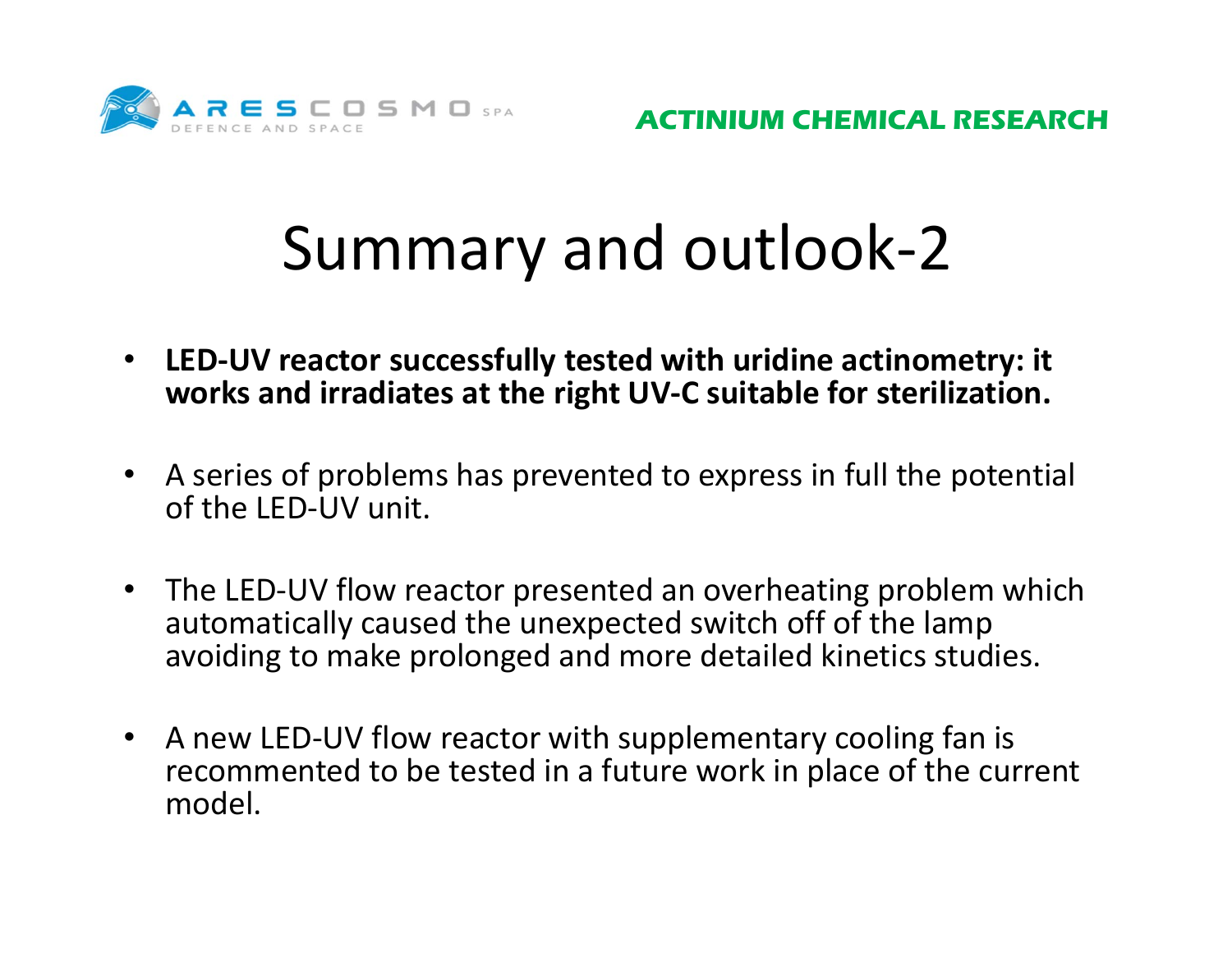

- $\bullet$ **The ozone generator was successfully tested by iodometry**
- $\bullet$  Ozonization, was found very efficient in the abatement of *B. subtilis* in the standardized solution.
- $\bullet$  However, air‐ozone bubbling into the solution with *B. subtilis* has produced a huge quantity of foam.
- $\bullet$  This phenomenon can cause problems in a closed hydraulic circulation loop.
- • The foaming phenomenon should be taken in account in the future developments of this device.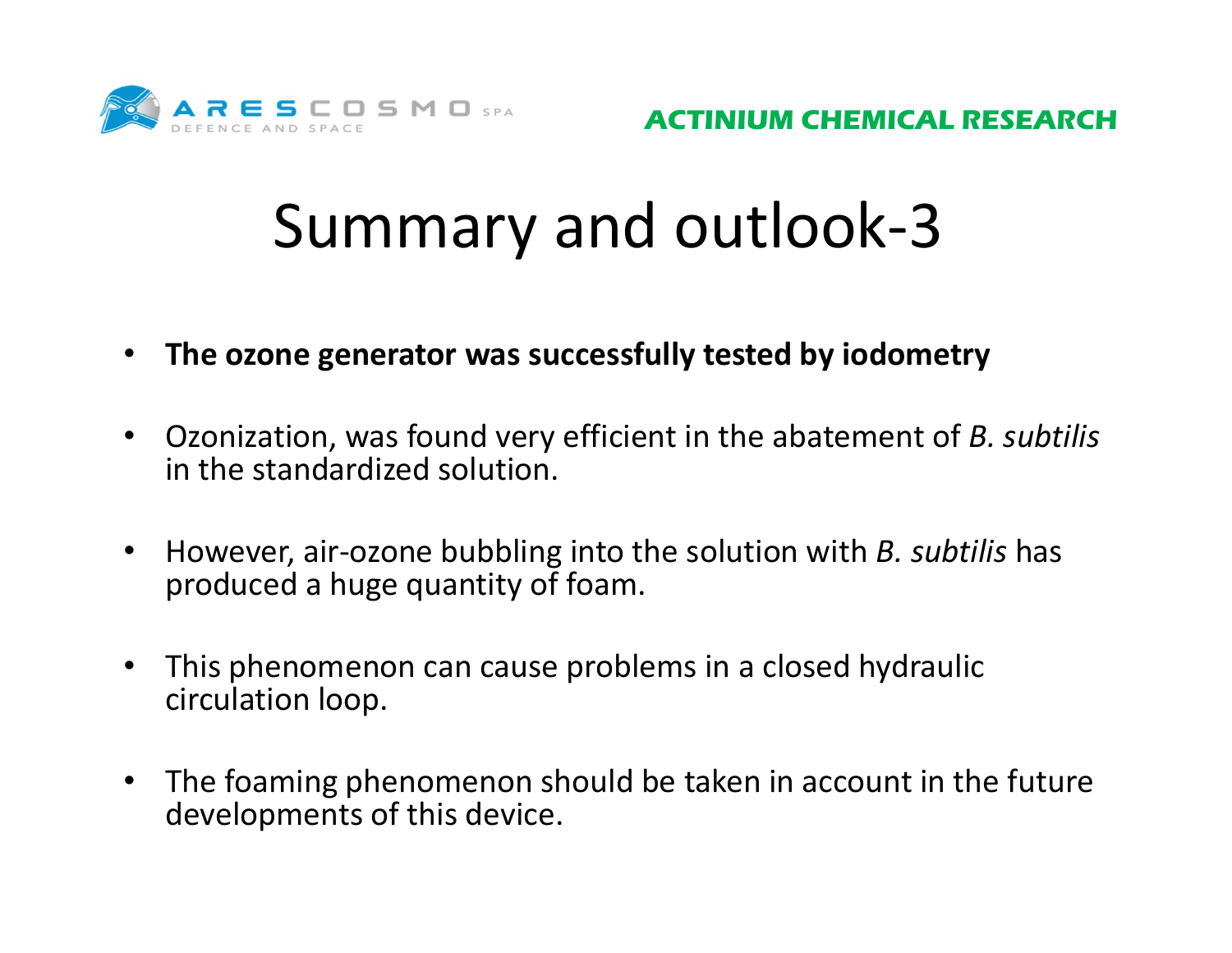

**IUM CHEMICAL RESEARCH** 

- The *B. subtilis* solution containing nutrients was too opaque for UV‐light irradiation and hence also to conduct photo‐ozonolysis.
- In case of future works, the *B. subtilis* standardized solution should be prepared (if possible) with the lowest nutrient load (e.g. NaCl solution) in order to make the solution suitable for UV irradiation and for photo‐ozonolysis experiments.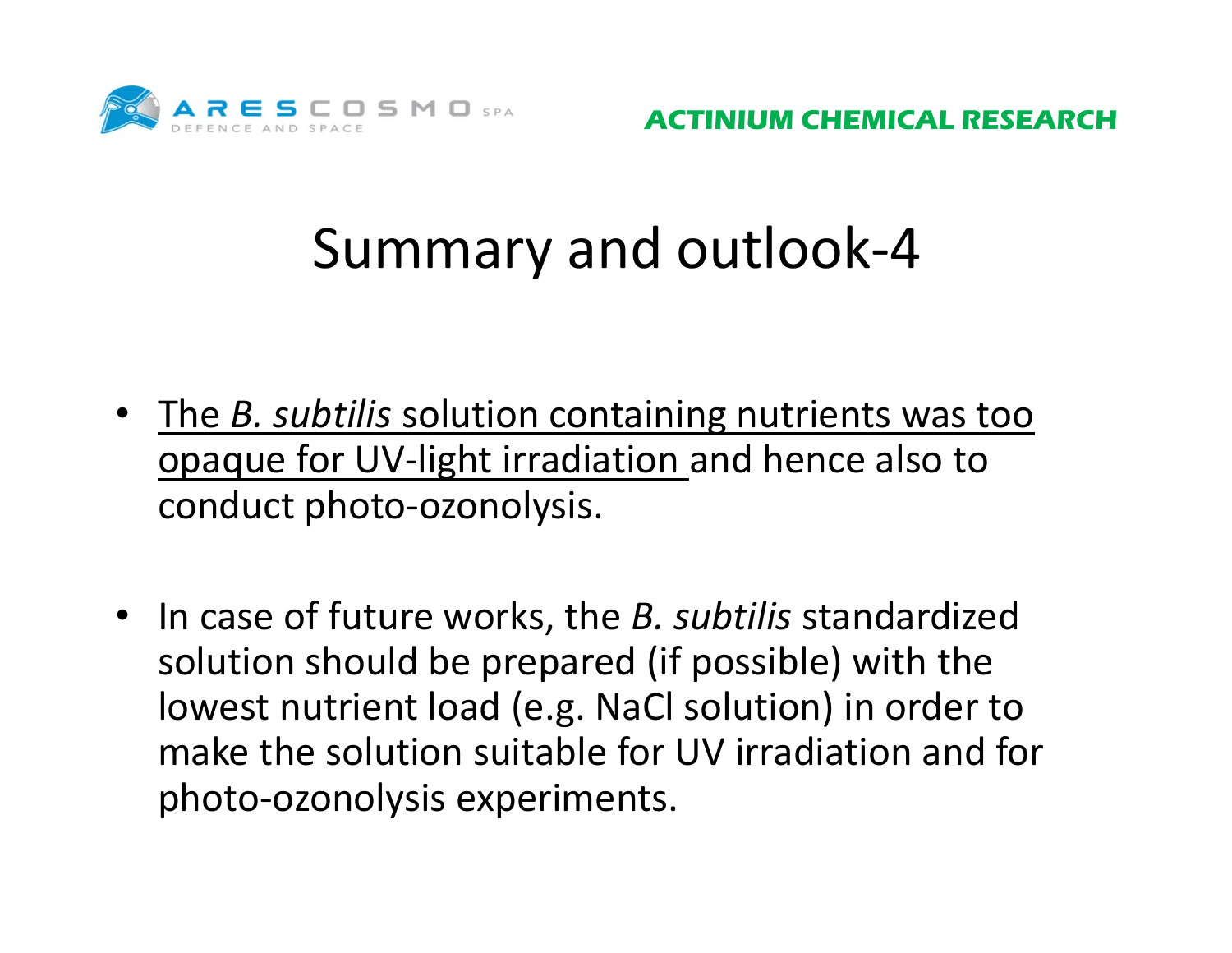

- At present, with the experimental data derived from the present work we can conclude that ozone is effective in the sterilization of water solutions with high bacterial load.
- We cannot make conclusions about the effects of the UV‐ LED irradiation and about photo‐ozonolysis on *B. subtilis* since the experiments were impossible to be performed. However, plenty of literature is available for the effect of UV‐C on microbial load reduction.
- Only in the conditions outlined under the previous point 4 it will be possible to perform comparative tests between ozonation, UV‐LED irradiation and photo‐ozonolysis.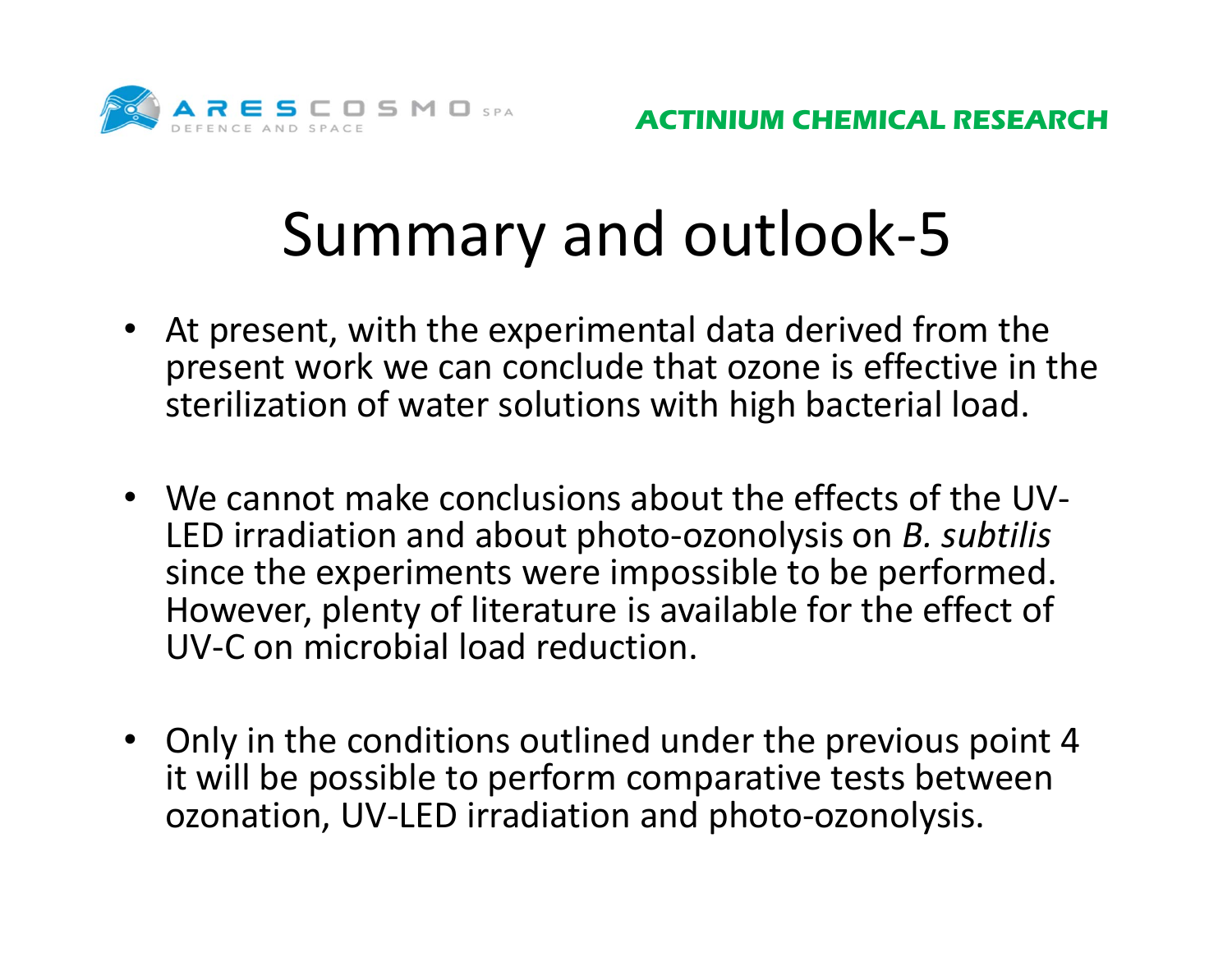

- •The Hoagland-like solution was found unstable toward UV irradiation and similarly also under photo‐ozonolysis conditions.
- In a future work, it is necessary to understand which component(s) of the Hoagland‐like solution is (or are) photolyzed by UV irradiation and working at lower nutrient solution concentrations.
- • This can be performed for example by careful component analysis and even HPLC analysis of the Hoagland‐like solution before and after irradiation or by testing different versions of the Hoagland‐like solutions without the presence of the component(s) suspected to be photosensitive.